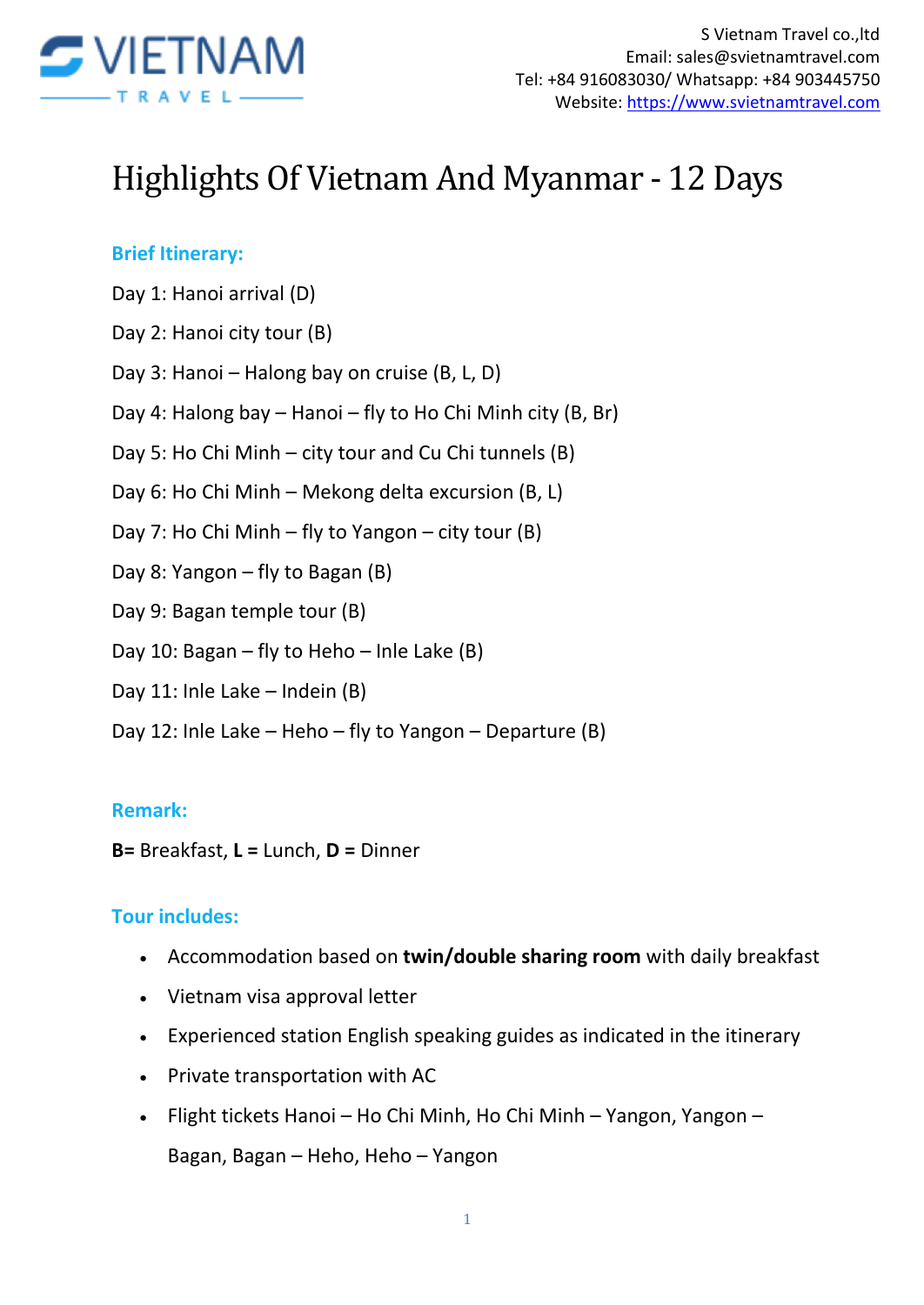

- All sightseeing tickets
- Lunches and dinners as indicated in the itinerary
- Taxes and services charges

#### **Tour excludes:**

- International flight tickets and airport tax
- Visa stamping fee
- Early check in and late check out
- Drinks, gratuities and personal expenses
- Insurance

#### **Detail itinerary:**

## *Day 1: Hanoi arrival – Airport pick up (D)*

Upon arrival, tour guide and driver of S Vietnam Travel will welcome you. Tour briefing and transfer to city centre. After a short break, you will have chance to enjoy cyclo tour around Hoan Kiem lake and attend water puppet show – one of Vietnamese traditional performance.

In the evening, enjoy welcome dinner at the local restaurant.

## *Day 2: Hanoi city tour (B)*

Enjoy breakfast at hotel then start a guided city tour of Hanoi. Having celebrated its 1000- year anniversary in 2010, the city has a rich and fascinating history. Your city tour will take you to the main attractions of Hanoi, including Ho Chi Minh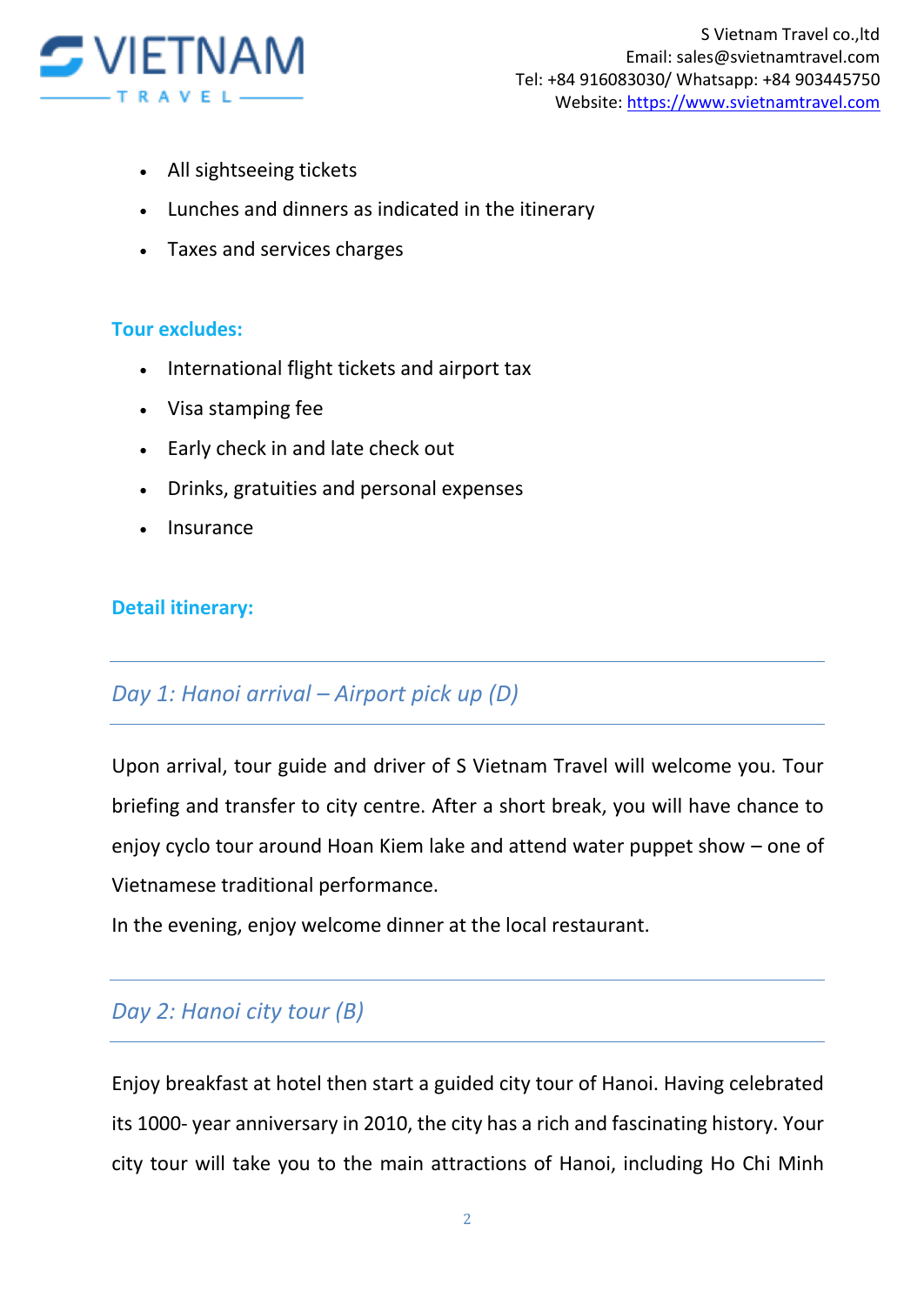

complex (Ho Chi Minh's mausoleum and stilt house; the Presidential Palace and the nearby One Pillar Pagoda), the Temple of Literature, West lake, Tran Quoc pagoda, and of the city's museum (History Museum or Ethnology Museum).

## *Day 3: Hanoi – Halong bay (B, L, D)*

At 9 am, your driver will pick you up for the journey to Halong Bay and arrive at around midday to board a traditional junk for an overnight cruise. Halong Bay is widely considered to be one of the natural wonders of the world. Thousands of towering pillars of sea and wind-carved limestone karst make the bay an unforgettable sight. After lunch, explore some of the huge limestone caves dotted around the bay and visit a floating fishing village. Then the captain will find a secluded spot where you can swim, soak up the sun on the top deck. In the evening enjoy a seafood feast for dinner.

## *Day 4: Halong Bay – Hanoi – fly to Ho Chi Minh (B)*

Enjoy an early morning swim (during the summer), followed by breakfast as you cruise through more spectacular scenery. The cruise arrives at the harbor by noon. The driver will pick you up and then transfer directly to the airport for flight to Ho Chi Minh city. Upon arrival in Ho Chi Minh, you will be transferred to your hotel. Check in and free time.

## *Day 5: Ho Chi Minh – Cu Chi tunnels and city tour (B)*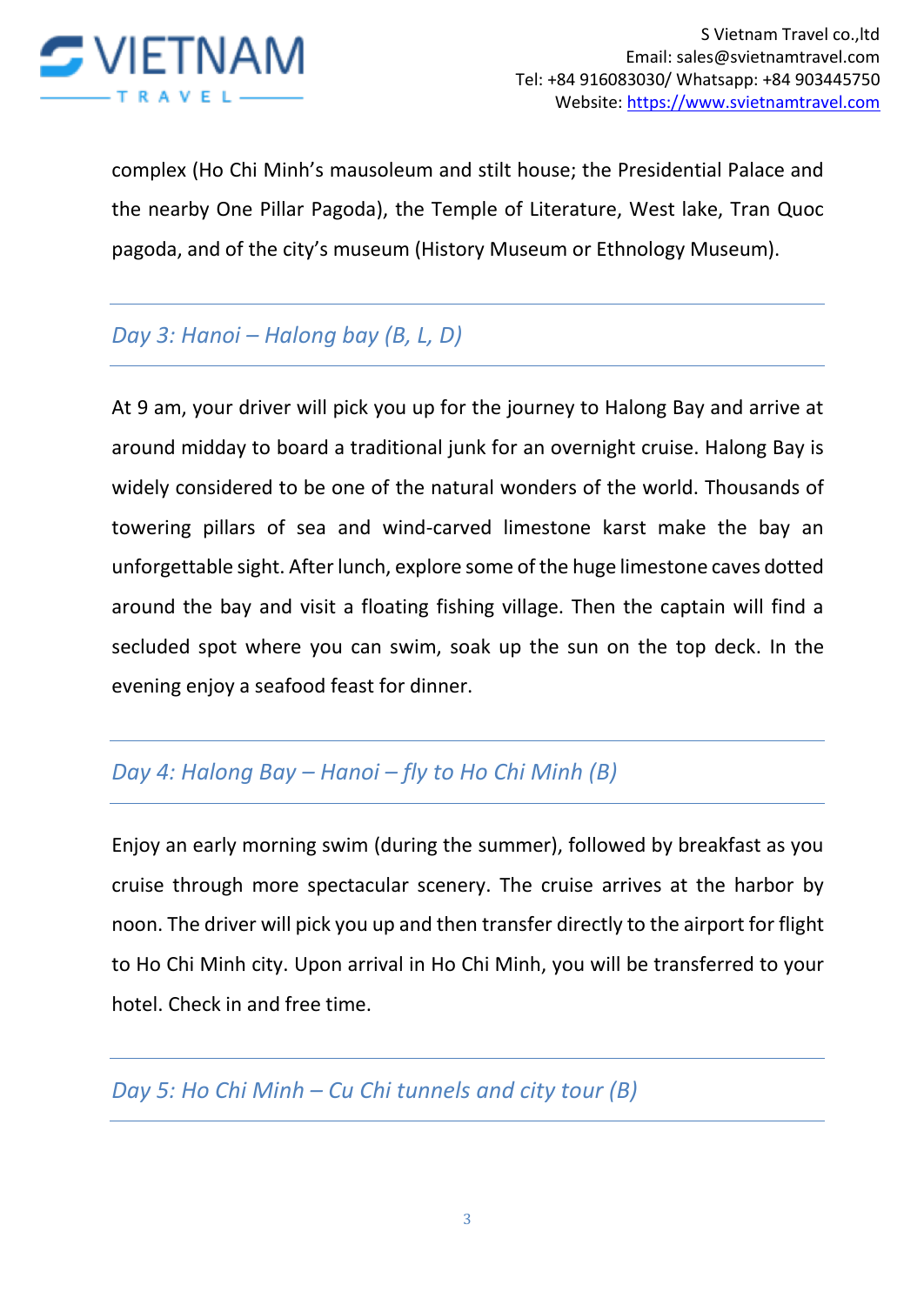

This morning, you will visit the famous Cu Chi tunnels, an incredible underground tunnel network constructed by Vietnamese resistance fighters during the long struggle for independence. The network included innumerable trap doors, specially constructed living areas, storage facilities, weapons factories, field hospitals, command centers and kitchens.

In the afternoon, back to the city centre for a half day tour Saigon including The Reunification Palace, Notre Dame Cathedral and Old Post Office, Remnant War Museum and Ben Thanh market.

## *Day 6: Ho Chi Minh – Mekong delta – My Tho – Ben Tre (B, L)*

Depart Saigon for My Tho, the capital of Tien Giang Province 72 kms from Saigon. You will take time to visit Vinh Trang pagoda, the most beautiful pagoda of the province with mixture structure of many styles. Then take a boat trip round 4 beautiful islets: Dragon, Unicorn, Phoenix, and Tortoise. These evergreen islands among the Mekong River still remain unknown to many people. You will discover beautiful landscapes along the river and observe the typical Mekong delta rural life.

Stops on the way can be made upon request for particular visits or photos making. Visit traditional house at Quoi An village (all make from coconut). See coconut collection set and how locals make handicrafts from trunk and shell, guests can see that they waste nothing, coconut even useful from wedding to funeral. Enjoy seasonal fruit and listening to traditional music. Take horse cart on village path and stop at Ben Truc orchard, taste honey with tea or Mekong whisky (they have a funny rule for guests to get in). Take rowing-boat on water palm creek. Take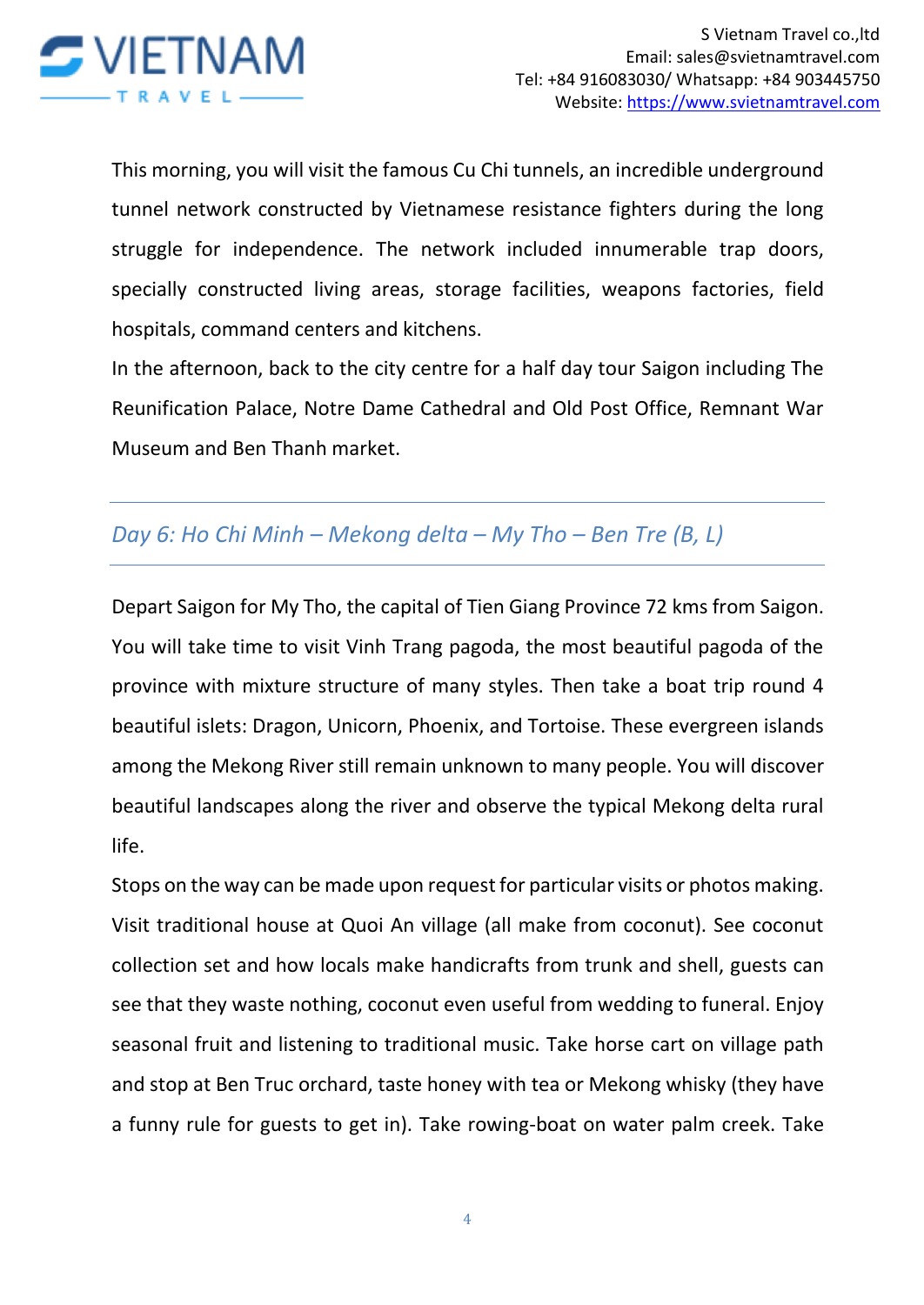

boat to visit coconut candy mill (special product of Ben Tre province). Enjoy fantastic lunch at local restaurant. Back to Saigon in the late afternoon.

#### *Day 7: Ho Chi Minh fly to Yangon – city tour (B)*

This morning, you will catch a short fight to Yangon. Upon arrival at the airport you will be warmly welcomed by your guide who will take you to your hotel for check in (note: check in time is 14.00. Early check in is subject to availability). You'll start things off in the afternoon with a trip to Kyaukhtatgyi Pagoda to see a 70 meter long reclining Buddha statue around the size of a blue whale. Afterwards, you continue uptown in order to make a quick stop by the Royal Lake located in Kandawgyi Park which is very popular with local residents, especially in the early morning and around sunset. Catch a view of Karaweik Hall, a reproduction of a royal barge and enjoy a spectacular view of the Golden Shwedagon Pagoda.

No Myanmar expedition can be considered truly great if it's lacking a visit to the legendary Shwedagon Pagoda. Ready for an amazing experience? The visual delights present there alone, are worth the trip. Begin at the eastern entrance to find a row of shops at the base of the temple selling various religious items. Here you will find monks robes, alms bowls, offerings, incense and other unique Buddhist objects. As your browse the stalls your guide will explain the use and rituals of Myanmar's Buddhist people. Then continue up the stairs to the main platform. Witness the colors transform on the 100-meter chedi which is literally enclosed in over 40 tons of gold leaf. Shwedagon is largely considered to be the most important religious site for the Burmese; most visitors report that the trip is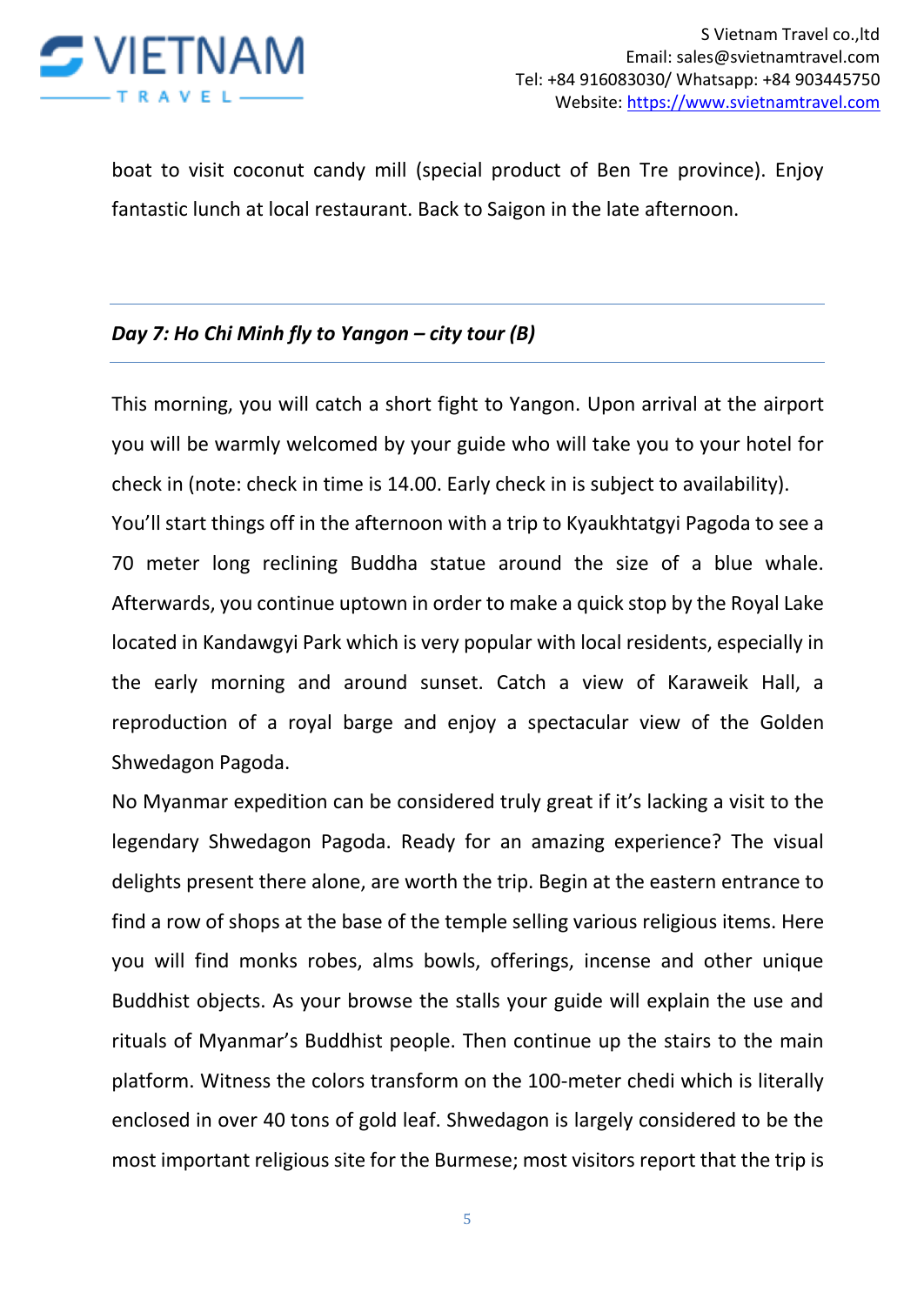

extremely memorable and still etched into their minds. Return to your hotel for a relaxing evening.

## *Day 8: Yangon – fly to Bagan (B)*

After enjoying your breakfast, you will be transferred to the airport for your domestic flight to Bagan. Welcome to Bagan, known to be one of the greatest architectural sites in Asia. When Bagan was the centre of Myanmar from the 11th to 13th centuries the monarchs built multitudes of massive stupas and pagodas, scores of which are still present on the shores of the Irrawaddy River. The majesty of Bagan with more than 4000 red brick temples on a plain of the size of Manhattan island is one of the highlights of a Myanmar holiday that will soothe the eye of every traveller.

Discover the best of Bagan today! Not simply a chance to see the splendid Bagan temples, this excursion also introduces you to the Burmese culture, allows you to see traditional craftsmen at work and takes you up the mighty Irrawaddy River to a decidedly unusual 'cave' temple! Your fist port of call is an elevated temple with its panoramic views of the Bagan plains. This viewpoint will give you a taste of the sheer number of temples as well as some of their distinctive styles. From here you will have a look around the Ananda Temple – one of the most exalted of Bagan's temples. We will ensure that our tour reaches this point before the majority of tourist arrive, enabling you to enjoy the splendor of the temple in relative tranquility. Continue to various other temples dotted around the temple plains to experience a variety of architectural styles in the area as well as the artistic wonder of the 9-14th centuries. Traveling amid the temples you will get a taste of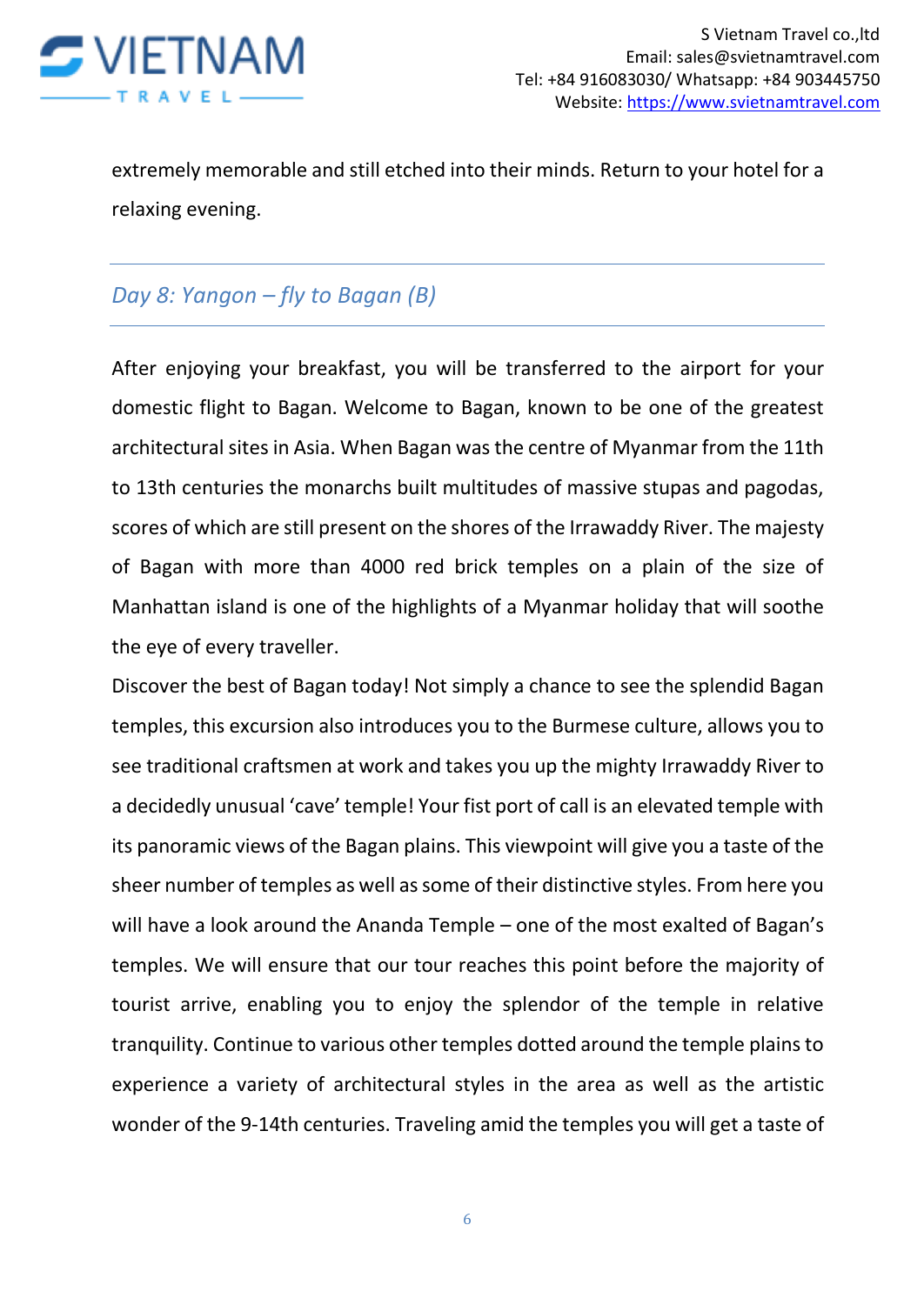

rural Bagan life in this 'living museum' setting where farmers and families work amongst the monuments.

Next on the agenda is your chance to learn more about the local culture with a visit to two workshops producing Bagan's most famous products - lacquer ware and wood crafts. Watch in amazement as the skilled craftsmen use traditional techniques passed down through generations to create beautiful items.

#### *OPTIONAL: USD8/PAX FOR SUNSET CRUISE (NO COCKTAIL)*

*You will be driven late in the afternoon to the jetty where a private wooden river boat awaits you. Sitting either under the shade or on the open-deck you'll be treated to fabulous views as you cruise down the Irrawaddy River. You'll cruise past several small villages, fishermen, local boats and of course many of the ubiquitous Myanmar Buddhist temples. The views of Bagan from the river are particularly spectacular and offer a different perspective from the land based tours. As the sun begins to sink slowly from view, you will prepare to disembark before being driven back, greatly relaxed, to your hotel for the evening. The perfect end to a busy day of sightseeing in Bagan!*

Lunch and Dinner on own account. Overnight stay in Bagan.

#### *Day 9: Bagan – Sightseeing (B)*

*OPTION: HOT AIR BALLOON RIDE OVER BAGAN– USD285/PAX FOR STANDARD SERVICE; USD360/PAX FOR PREMIUM SERVICE*

*The morning will start off with an exciting hot-air balloon ride above the Bagan countryside. You will observe one-of-a-kind views when the sun begins to rise over the Irrawaddy River and various stupas in the region. You're simply not going to*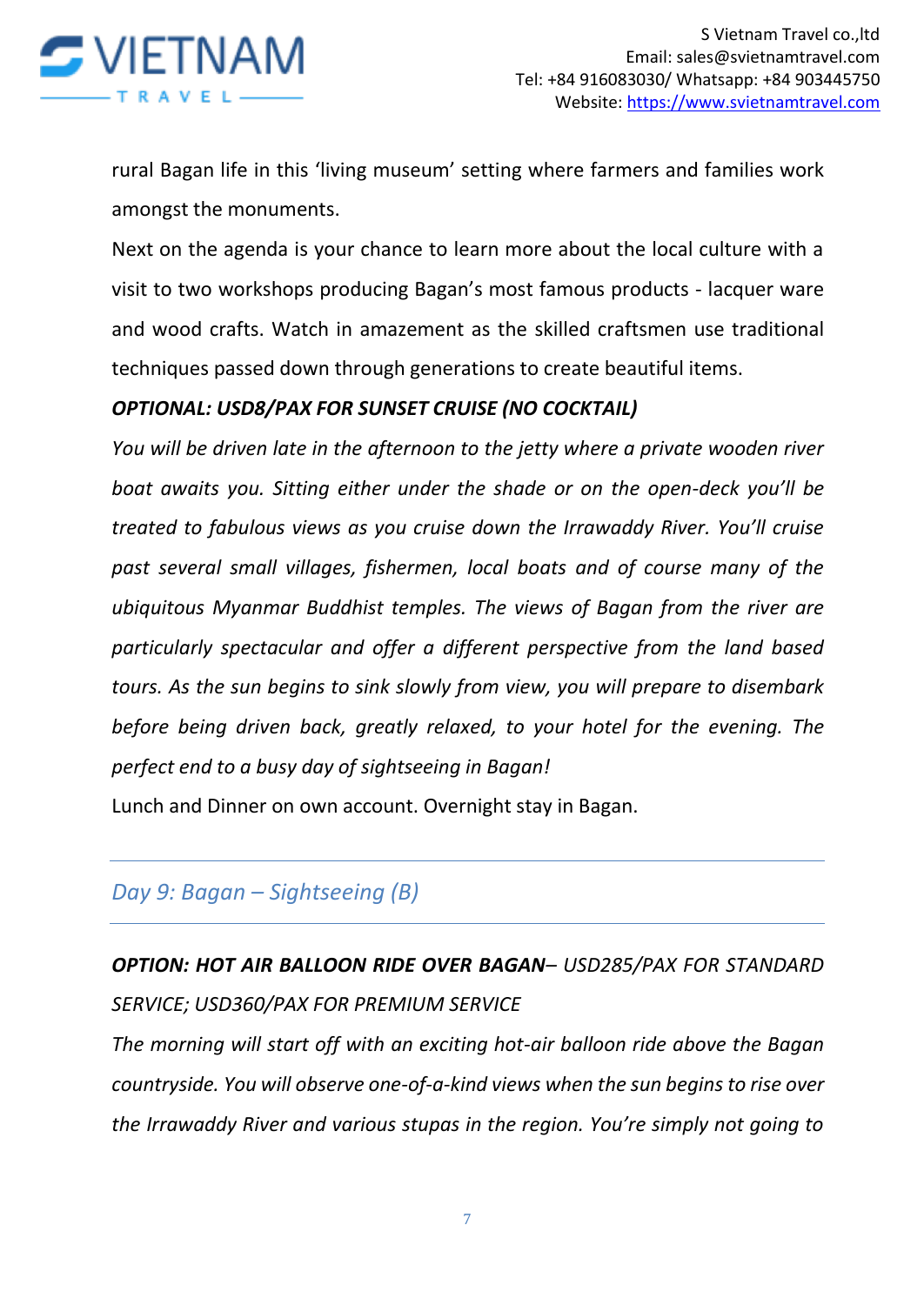

*find many other opportunities like this on Earth. (Only available from October/November through March)*

After breakfast at your hotel, your guide and driver will pick you up to start your Bagan excursion. It's off to the vibrant Nyaung Oo Market, where the locals come to trade fresh produce and other goods daily. From here you will have a look around the Old Bagan starting with a visit of the renowned Shwezigon Pagoda, constructed by King Anawrahta in the early 11th century as a religious memorial. Travel over dusty lanes and tree shaded roads past temples and monasteries to a small village. Explore the village on foot, getting a glimpse of local lifestyles of Bagan's residents. Continue to more lesser-known monuments, selected based on your interest, in the area for the remainder of the morning. If you wish, a short walk can be arranged through a series of smaller monuments which allows for a unique perspective of Bagan.

From here you will journey on by horse cart for an excursion that passes Thatbyinnyu, the tallest temple in Bagan, gigantic Dhammayangyi Temple noted for its remarkable brickwork, and of course, Sulamani Temple. Take pleasure in an extraordinary sunset from the upper terrace of one of the surrounding temples.

Lunch and Dinner on own account. Overnight stay in Bagan.

## *Day 10: Bagan – fly to Heho – Inle Lake (B)*

After enjoying your breakfast you will be transferred to the airport (1 hour) for your domestic flight to Heho. From Heho, you will experience a lovely scenic onehour drive (32km  $-1$  hour) which leads to NyaungShwe, gateway village to Inle Lake. Along the way, you will have an opportunity to visit rural workshops that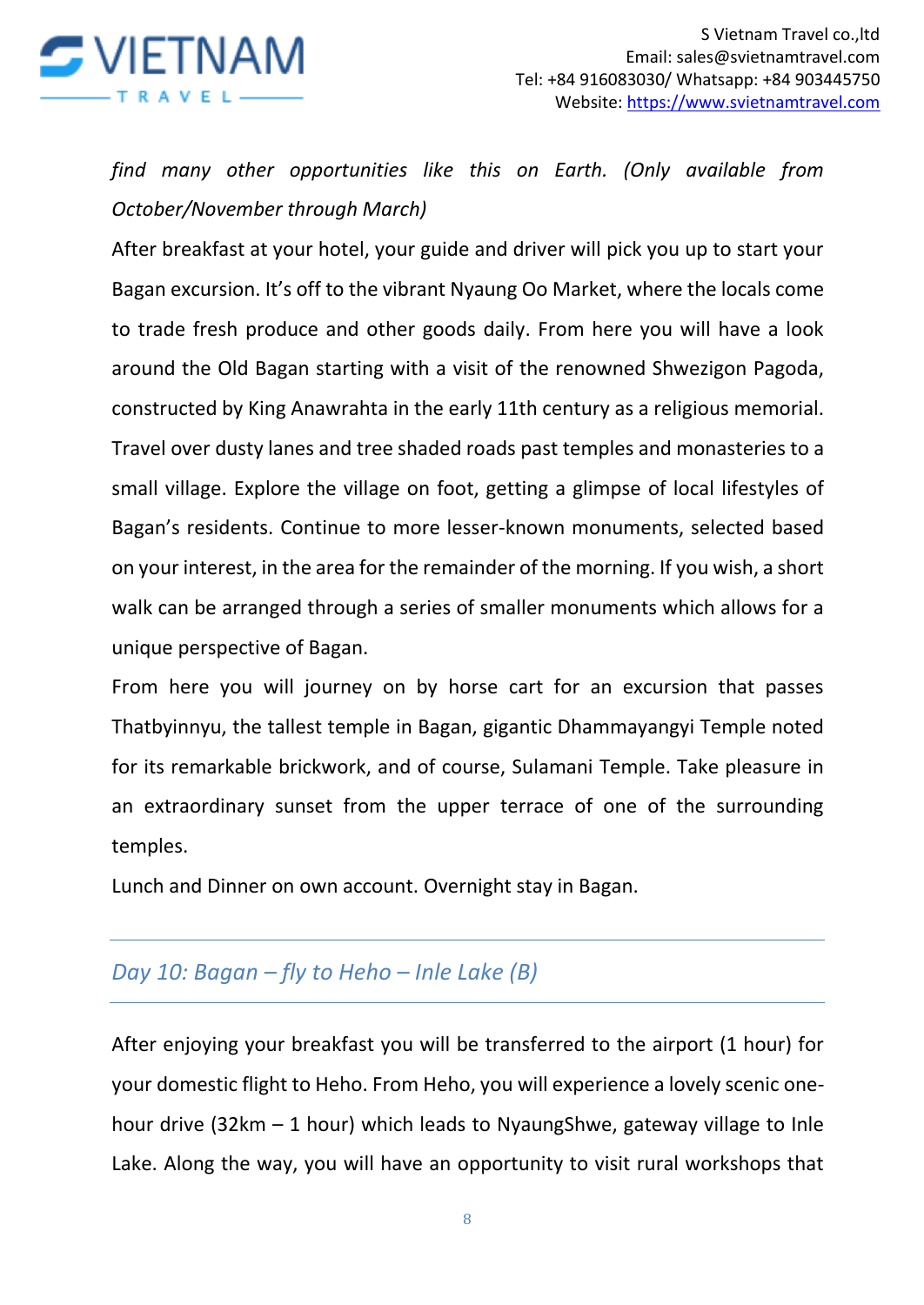

specialize in traditional Shan paper and unique handcrafted umbrellas. Upon reaching the edge of the lake, take a short orientation tour of NyaungShwe, a small town of narrow streets dotted with temples, monasteries, tea shops and local houses.

Then you will board a private motorboat and begin heading out onto Inle Lake, one of Myanmar's most spectacular and breathtaking sights. Its calm waters are dotted with floating vegetation and fishing canoes, to which scenic hills provide the perfect backdrop. Along the way you will pass several villages that are built on stilts over the lake, which are inhabited by the local Intha people. Observe the daily activities of the local leg-rowing fishermen and see their 'floating gardens', which are built up from strips of water hyacinth, earth and anchored to the bottom of the lake with bamboo poles. You will also visit NgaHpeChaung Monastery, which houses loads of early Shan Buddha Images. In the past this temple was known for its 'jumping cats' but these days there are only a few felines roaming around and none are jumping any more. Yet the Buddha images are still worth the visit.

Proceed to the PhaungDawOo Pagoda, the lake's main haven, which contains five sacred images of Buddha decorated in gold leaf. There are also many traditional crafts originating on Inle Lake and , should you wish, we can stop for a visit to one making incredible woven items from lotus silk, boat builders (depending on the time of year), a cigar making workshop, blacksmiths or even silver smiths. The day will come to a close with a return trip by boat back to your hotel.

Lunch and Dinner on own account. Overnight stay in Inle Lake

*Day 11: Inle Lake – Indein (B)*